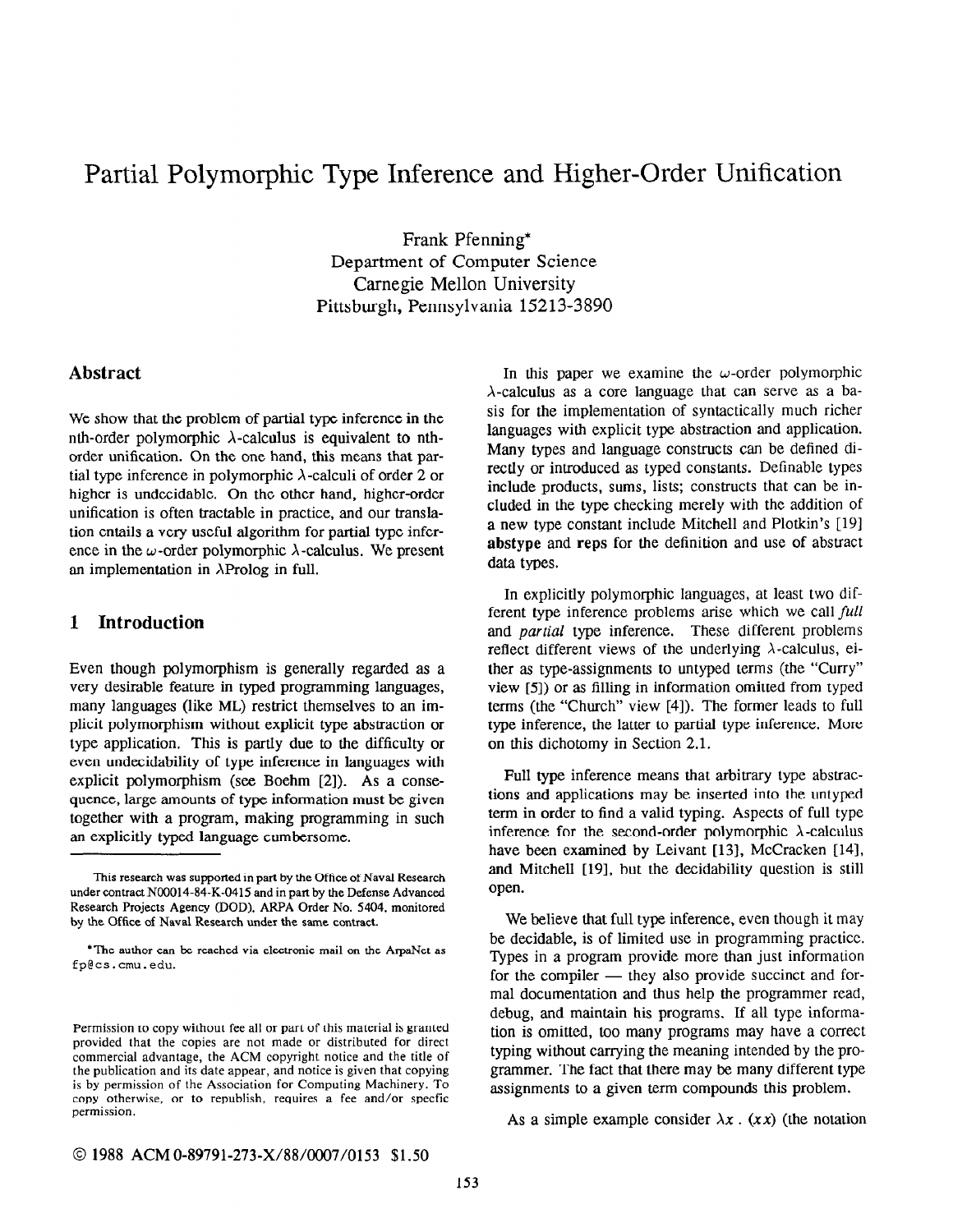is explained in Section 2). Clearly this term has a typing if we insert a type application, for example leading to  $\lambda x:\Delta \theta : \theta \Rightarrow \theta : (x[\Delta \theta : \theta \Rightarrow \theta]x)$ , which may or may not be what the programmer intended.

Partial polymorphic type inference, on the other hand, does not attempt to arbitrarily insert type abstractions and applications, but requires placeholders to be supplied by the user. Thus  $\lambda x$ . (xx) would not type-check, but  $\lambda x$ .  $(x \mid x)$  would, since there is an explicit indication that x was intended to be a type abstraction. This is perhaps a little more verbose than the completely untyped term, but still much shorter than its fully typed counterpart above. Partial type inference has been investigated by Mitchell [21] and Boehm [2].

As the main result of the paper we show that partial polymorphic type inference in the nth-order polymorphic  $\lambda$ -calculus is equivalent to nth-order unification. This may be disheartening, since already second-order unification is undecidable as shown by Goldfarb in [9], and thus partial type inference is undecidable even for the second-order polymorphic  $\lambda$ -calculus (a slightly weaker version of this theorem was proven by Boehm in [2]).

However, we can make very good use of the converse, namely that partial polymorphic type inference can be solved through higher-order unification. Huet's complete algorithm for higher-order unification described in [ll] has proven a very valuable tool with good computational properties when given realistic problems. It is used successfully in other areas like higher-order logic programming [16], natural deduction [22], automated theorem proving [1], and program derivation [12,24].

Somewhat unexpectedly, one can also recover the convenience of ML-style polymorphism by allowing the generic let. This extension (see Section 2.2) is convenient for the same reason it is convenient in ML, namely that partial type inference often does not completely determine the type of a term, but rather has free variables in its solution. The typing rule for the ML let constructs allows these variables to be instantiated differently at different occurrences of the term  $-$  in our extended setting we may do the same. Of course, the extension to the polymorphic  $\lambda$ -calculus means that the variables will sometimes be "higher-order", that is, they may be instantiated with arbitrary functions from types to types, etc.

Our implementation is written in Miller and Nadathur's  $\lambda$ Prolog language (see [16]). It is extremely well-suited for a problem of the kind described here, since higherorder unification is  $\lambda$ Prolog's inference engine. The program is short and concise (see Section 5). However, an implementation in support of a real programming language would need to be somewhat more sophisticated than our prototype. The search space should probably be explored through iterative deepening, rather than depthfirst as in  $\lambda$ Prolog (which is incomplete). Also, it should sometimes return "maybe" when no valid typing can be found or contradiction discovered, and ask for more information from the programmer.

To date we have only run very preliminary experiments. However, when given realistic input, our prototype implementation performed well in discovering valid typings of expressions with relatively little explicit type information. Somewhat more surprisingly, it also showed good failure properties and most of the time detected when terms could not be typed. We have also identified cases where some simple, general improvements to the current XProlog interpreter would cause our program to return with failure where it currently follows an infinite computational branch.

# 2 The  $\omega$ -Order Polymorphic  $\lambda$ -Calculus

In [8,7], Girard defines a powerful extension to Church's simply typed  $\lambda$ -calculus [3] and goes on to give a constructive proof of strong normalization for his system. A fragment of Girard's calculus was independendy discovered by Reynolds [25] who introduced abstraction on type variables and application of functions to types in order to define explicitly polymorphic functions. Reynolds' calculus is known as the second-order polymorphic  $\lambda$ calculus.

In this paper we consider the  $\omega$ -order polymorphic  $\lambda$ calculus which is an extension of Reynolds' system, but only a fragment of Girard's system since it omits existentially quantified types. Our presentation of the calculus consists contains three distinct syntactic categories: kinds, types, and terms. In Girard's presentation in [7], kinds are called orders.

Since our calculus is higher-order, in addition to types of terms, we have functions from types to types, etc. We will call every such object a type. The subset of those that is first-order, or, equivalently, of kind "Type", can actually be the type of a term. These and other properties of the calculus are summarized towards the end of this section.

Since we will need to be careful about the set of constants, the language is parameterized over a set of type constructors and a set of term constants. They are captured in the kind signature and type signature, respectively. We use K, M for kinds,  $\alpha, \beta, \ldots$  for types,  $\theta, \psi$ for type variables,  $\sigma$  for type constructors,  $u, v, \ldots$  for terms,  $x, y, \ldots$  for variables, and c for constants.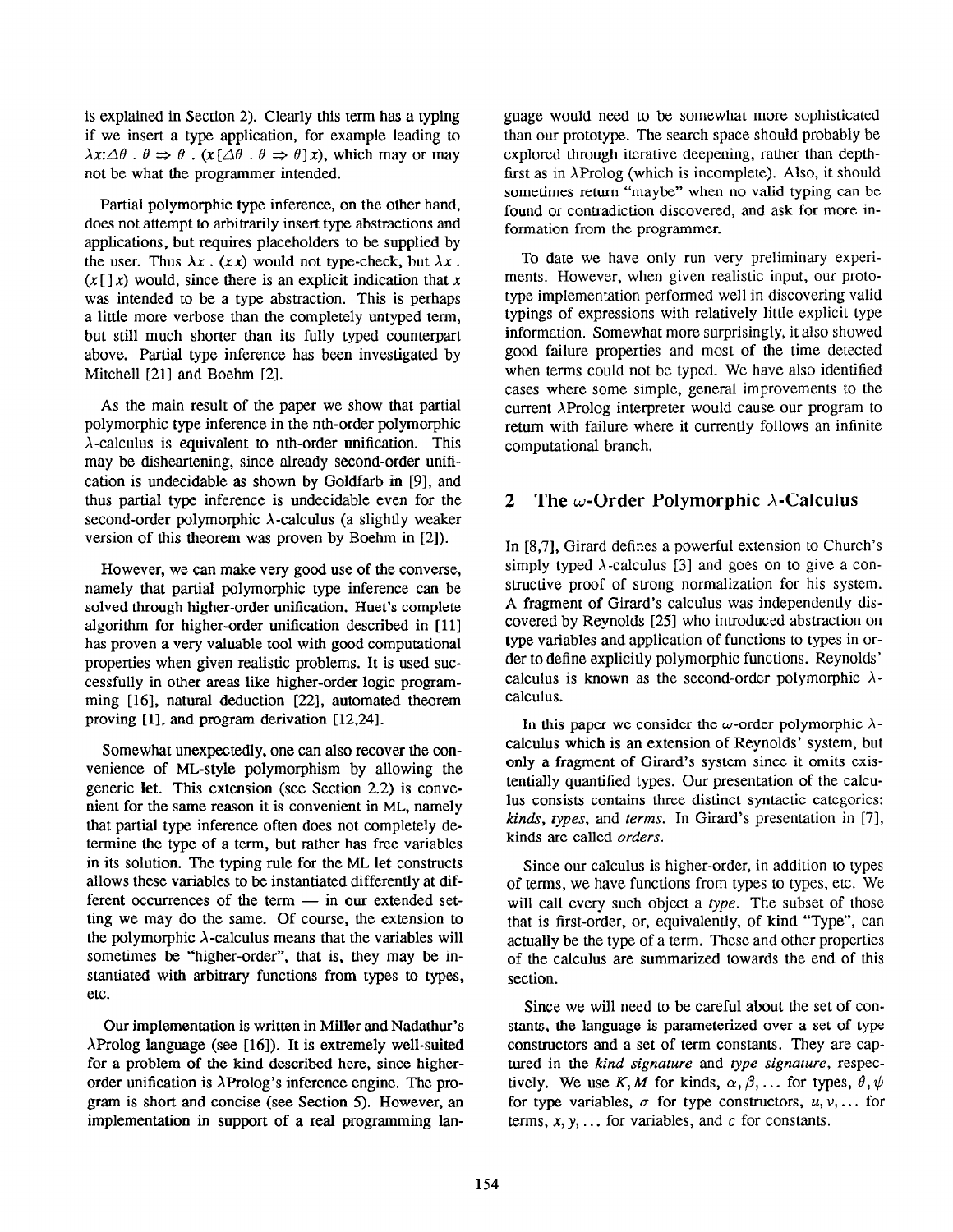Definition 1 The syntactic categories of kind, type, and term are defined through

| Kinds        |  | $K$ ::= Type $ K \rightarrow M$                                                  |
|--------------|--|----------------------------------------------------------------------------------|
| Types        |  | $\alpha$ ::= $\sigma$   $\theta$   $L\theta$ : $K \cdot \alpha$   $\alpha \beta$ |
| <b>Terms</b> |  | $u := c  x  \lambda x : \alpha u   u v $                                         |
|              |  | $\Lambda\theta:K\mathcal{A}\mid u\left[\alpha\right]$                            |

**Definition 2** A kind signature  $\Sigma$  is a set of pairs uniquely associating a kind with each type constructor. We dejine an extension  $\Sigma^+$  of a given kind signature to include the constants  $\Rightarrow$ :Type  $\rightarrow$  Type  $\rightarrow$  Type  $\in \Sigma^+$  and, for every valid kind K, also  $\Pi_K:(K \to \text{Type}) \to \text{Type} \in \Sigma^+$ . A type signature  $C$  is a set of pairs uniquely associating  $a$ type with each constant. A context  $\Gamma$  uniquely assigns kinds to type variables and types to term variables.

Following common convention, we will sometimes omit an empty signature or context. In order not to conflict with the "," separating function arguments, we sometimes use " $\oplus$ " to adjoin a pair to a signature or context.

The type constants in  $\Rightarrow$  and  $\Pi_K$  play a special role:  $\Rightarrow$  is the function type constructor,  $\Pi_K$  constructs types of polymorphic functions. The idea behind the type constructor  $\Pi_K$  is due to Church [4] who used  $\Pi$  as a constant to serve as a universal quantifier. If we restricted ourselves to the second order polymorphic calculus, we could express the type  $\Delta\theta$ .  $\theta \Rightarrow \theta$  as IT (L $\theta$ .  $\theta \Rightarrow \theta$ ). In the  $\omega$ -order polymorphic  $\lambda$ -calculus we have to be a bit more verbose, since  $\Delta$  may abstract over types of arbitrary kind. Thus, instead of one constant  $\Pi$ , we have a family of constants  $II_K$  parameterized over the kind of the abstracted variable. Note that in Church's formulation of the simple theory of types, a constant  $\Pi$  also exists at every type,

In the second-order fragment of the polymorphic  $\lambda$ calculus as defined above, one can explicitly define common data types and operations on them, such as natural numbers (int  $\equiv \Delta \theta$ .  $(\theta \Rightarrow \theta) \Rightarrow (\theta \Rightarrow \theta)$ ), products, disjoint union, or lists (list  $\equiv L\alpha$ .  $\Delta\theta$ .  $(\alpha \Rightarrow \theta \Rightarrow \theta) \Rightarrow$  $\theta \Rightarrow \theta$ ).

The benefits of transcending the second-order polymorphic  $\lambda$ -calculus become visible in the example of abstract data types. Instead of new primitive constructs and type deduction rules, we can just introduce a new family of constants into the type signature and signature. This new type constructor is sigma $_K$  (not to be confused with the symbol  $\Sigma$  for the type signature) and constants  $a_{\text{obs}}$ and  $rep<sub>K</sub>$ .

Example 3 (Abstract data types).

$$
\begin{array}{rcl}\n\text{sigma}_K & \in & (K \to \text{Type}) \to \text{Type} \\
\text{abs}_K & \in & \Delta \alpha: K \to \text{Type } \Delta \beta: \text{Type } . \text{ sigma}_K \alpha \Rightarrow \\
&\quad (\Delta \theta: K \cdot \alpha \theta \Rightarrow \beta) \Rightarrow \beta \\
\text{rep}_K & \in & \Delta \alpha: K \to \text{Type } . \Delta \theta: K \cdot \alpha \theta \Rightarrow \text{sigma}_K \alpha\n\end{array}
$$

In the formulation of the system with existential types through inference rules, a restriction is placed on  $\beta$  in the definition of  $abs_K$ , namely that it not contain  $\theta$ . Here that is unnecessary, since an attempt to substitute a type for  $\beta$  that contains  $\theta$  free would lead to a renaming of  $\theta$  in order to prevent a type clash. Thus this restriction is embedded into our system directly. For a discussion on how these constants can be used to represent abstract data types, transliterate work from Mitchell and Plotkin [20].

In this shortened presentation we will not explicitly state the inference rules used to establish the validity of contexts or signatures. They hold no surprises.

We will regard  $\alpha$ -convertible types and terms (with L and  $\lambda$  the respective binders) to be equal. Thus we will mostly ignore issues of variable renaming and name clashes.

In the inference rules of the polymorphic  $\lambda$ -calculus, we will allow conversions between  $\beta$ *n*-equivalent types. We define  $\beta$  and  $\eta$  conversions of types as is done usually on terms. A  $\beta$ -redex then takes the form  $(L\theta:K \cdot \alpha)\gamma$ .

Next we define the *judgments* of the inference system that allows us to find valid types for terms and kinds for types.

Definition 4 A judgment is one of the following assertions:

| $\vdash \Sigma$ kindsig                 | $\Sigma$ is a valid kind signature |
|-----------------------------------------|------------------------------------|
| $\vdash_{\Sigma} C$ typesig             | $C$ is a valid type signature      |
| $\vdash_{\Sigma,c} \Gamma$ context      | $\Gamma$ is a valid context        |
| $\vdash K \in$ kind                     | K is a valid kind                  |
| $\Gamma \vdash_{\Gamma} \alpha \in K$   | $\alpha$ has kind K                |
| $\Gamma\vdash_{\varSigma,c} u\in\alpha$ | u has type $\alpha$                |

We now define the inference system defining valid judgments. It is divided into groups corresponding to the different judgments which in turn correspond to the different syntactic categories. Every kind that is syntactically well-formed is also valid, so we omit the rules for valid kinds.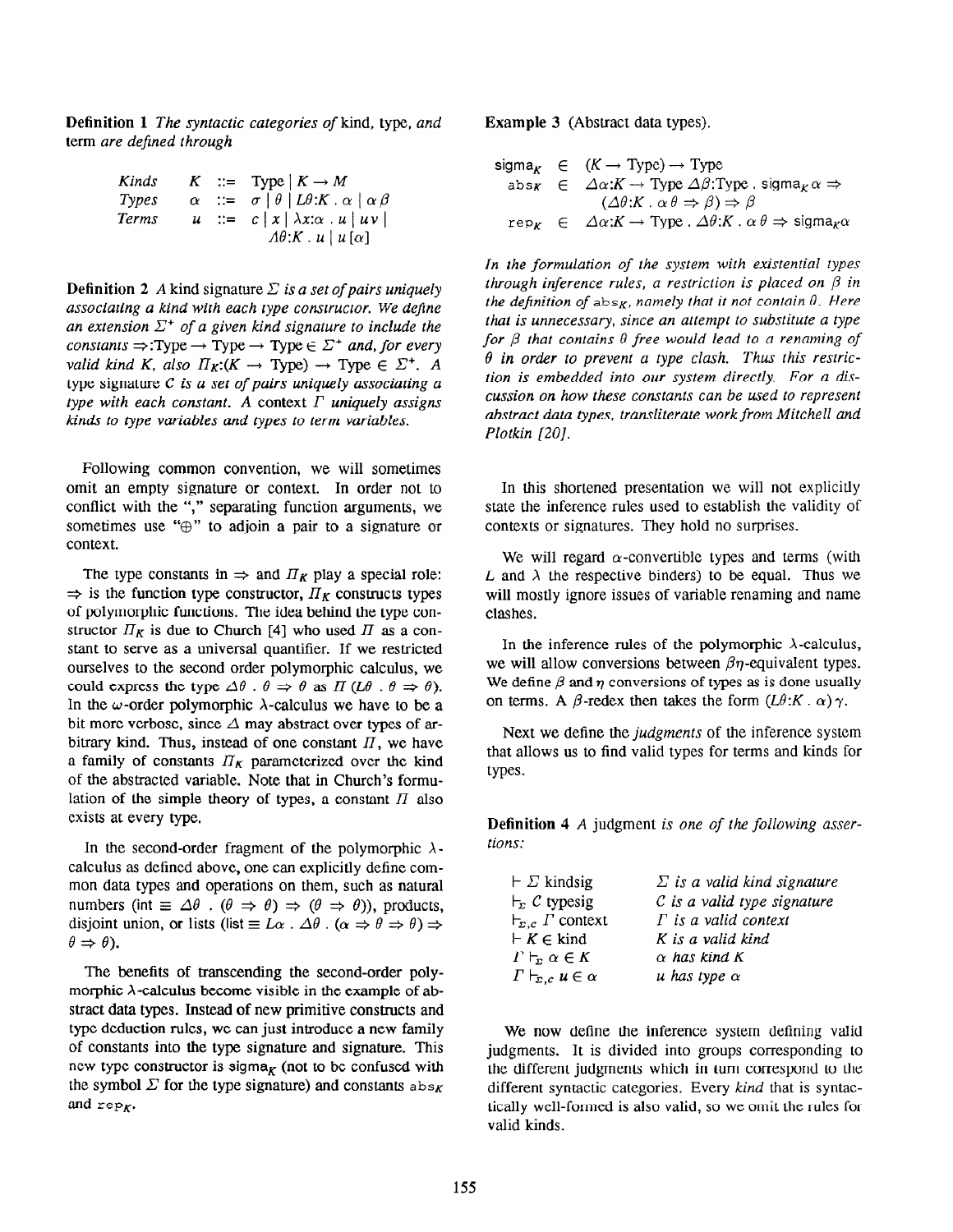Definition 5 (Valid Type).

$$
\frac{\vdash_{\Sigma} \Gamma \text{ context } \sigma: K \in \Sigma^{+}
$$
\n
$$
\Gamma \vdash_{\Sigma} \sigma \in K
$$
\n
$$
\frac{\vdash_{\Sigma} \Gamma \text{ context } \theta: K \in \Gamma}{\Gamma \vdash_{\Sigma} \theta \in K}
$$
\n
$$
\frac{\Gamma \vdash_{\Sigma} K \in \text{kind} \Gamma, \theta: K \vdash_{\Sigma} \alpha \in M}{\Gamma \vdash_{\Sigma} L\theta: K \cdot \alpha \in K \to M}
$$
\n
$$
\frac{\Gamma \vdash_{\Sigma} \alpha \in K \to M \Gamma \vdash_{\Sigma} \beta \in K}{\Gamma \vdash_{\Sigma} \alpha \beta \in M}
$$

Definition 6 (Valid Term).

$$
\frac{\frac{1}{T_{\Sigma}} \Gamma \text{ context } c: \alpha \in C}{\Gamma \vdash_{\Sigma, c} c \in \alpha}
$$
\n
$$
\frac{\Gamma_{\Sigma} \Gamma \text{ context } x: \alpha \in \Gamma}{\Gamma \vdash_{\Sigma, c} x \in \alpha}
$$
\n
$$
\frac{\Gamma, x: \alpha \vdash_{\Sigma, c} u \in \beta \qquad \Gamma \vdash_{\Sigma, c} \alpha \in \text{Type}}{\Gamma \vdash_{\Sigma, c} \lambda x: \alpha \cdot u \in \alpha \Rightarrow \beta}
$$
\n
$$
\frac{\Gamma \vdash_{\Sigma, c} u \in \alpha \Rightarrow \beta \qquad \Gamma \vdash_{\Sigma, c} v \in \alpha}{\Gamma \vdash_{\Sigma, c} u \nu \in \beta}
$$
\n
$$
\frac{\Gamma, \theta: K \vdash_{\Sigma, c} u \in \beta \theta \qquad \vdash K \in \text{kind}}{\Gamma \vdash_{\Sigma, c} A \theta: K \cdot u \in \Pi_K \beta}
$$
\n
$$
\frac{\Gamma \vdash_{\Sigma, c} u \in \Pi_K \beta \qquad \Gamma \vdash_{\Sigma, c} \alpha \in K}{\Gamma \vdash_{\Sigma, c} u \{ \alpha \} \in \beta \alpha}
$$
\n
$$
\frac{\Gamma \vdash_{\Sigma, c} u \in \alpha \qquad \alpha \approx \beta \qquad \Gamma \vdash_{\Sigma} \beta \in \text{Type}}{\Gamma \vdash_{\Sigma, c} u \in \beta}
$$

Some of the antecedents of the rules are redundant but included for technical reasons. In particular, in the rule for  $\lambda$  the antecedent asserting that  $\alpha$  is a valid type is unnecessary, since it follows from the proof that  $\Gamma$ ,  $x:\alpha$ is a valid environment. Similarly, we do not need the fact that K is a valid kind in the rule for  $\Lambda$ .

During the remainder of the paper, we will make use of some fundamental properties of the calculus. There are other theorems of interest, like strong normalization for terms, which we will not need.

**Lemma 7** 1. If  $\Gamma \vdash_{\Sigma} \alpha \in K$  then  $\vdash \Sigma$  kindsig and  $\vdash_{\Sigma} \Gamma$  context and  $\vdash K \in$  kind.

2. If  $\Gamma \vdash_{\Sigma,c} u \in \alpha$  then  $\vdash \Sigma$  kindsig and  $\vdash_{\Sigma} \Gamma$  context and  $\Gamma \vdash_{\Gamma} \alpha \in \text{Type.}$ 

Lemma 8 (Interpretation of types). The types of the polymorphic  $\lambda$ -calculus form a simply typed  $\lambda$ -calculus. We interpret kinds as types and types as terms. Under this interpretation we obtain a single base type Type with a binary function constant  $\Rightarrow$  :Type  $\rightarrow$  Type  $\rightarrow$  Type and a constant  $\Pi_K$ :  $(K \to Type) \to Type$  for each type K. More term constants may exist depending on the kind signature  $\Sigma$ .

**Theorem 9** (Normal forms for types). If  $\Gamma \vdash_{\mathbb{E}} \alpha \in K$ then  $\alpha$  has a unique long  $\beta\eta$ -normal form.

## 2.1 Partial Type Inference

In this section we define the problem of partial type inference. This is distinct from the problem of full type inference which is to decide whether, given a completely untyped term in the  $\lambda$ -calculus, there is a way of inserting types of bound variables, type abstractions, and type applications such that the resulting term in the polymorphic  $\lambda$ -calculus is well-typed. Even though the problems are closely related, undecidability of partial type inference does not imply undecidability of full type inference.

Partial vs. full type inference reflects two views of the underlying  $\lambda$ -calculus. This difference in approach has sometimes been described as the "Church vs. Curry" debate. Our formulation of the  $\omega$ -order  $\lambda$ -calculus is a natural extension of Church's definition of the simply typed  $\lambda$ -calculus [4], in which types are embedded in terms. In Curry's formulation  $[5]$  (see also Hindley  $[10]$ ), types may be considered as properties of terms in the untyped  $\lambda$ -calculus.

Curry's view leads to the problem of full type inference which has been discussed in the literature in various places (see, for example, Leivant [13], McCracken [14], and Mitchell [19]), but whose decidability is still open.

Church's view leads to the problem of partial type inference some aspects of which have been discussed by Mitchell in  $[21]$  and Boehm in  $[2]$ , and which is the subject of this paper.

We adopted the name "partial type inference" from Boehm, but it is somewhat misleading. We would like to emphasize that it is no more or no less complete than the full type inference problem, but simply defined for a different view of a calculus of second- and higher-order types. In our opinion both views and associated type inference problems are theoretically interesting  $-$  which one has greater practical relevance remains to be seen.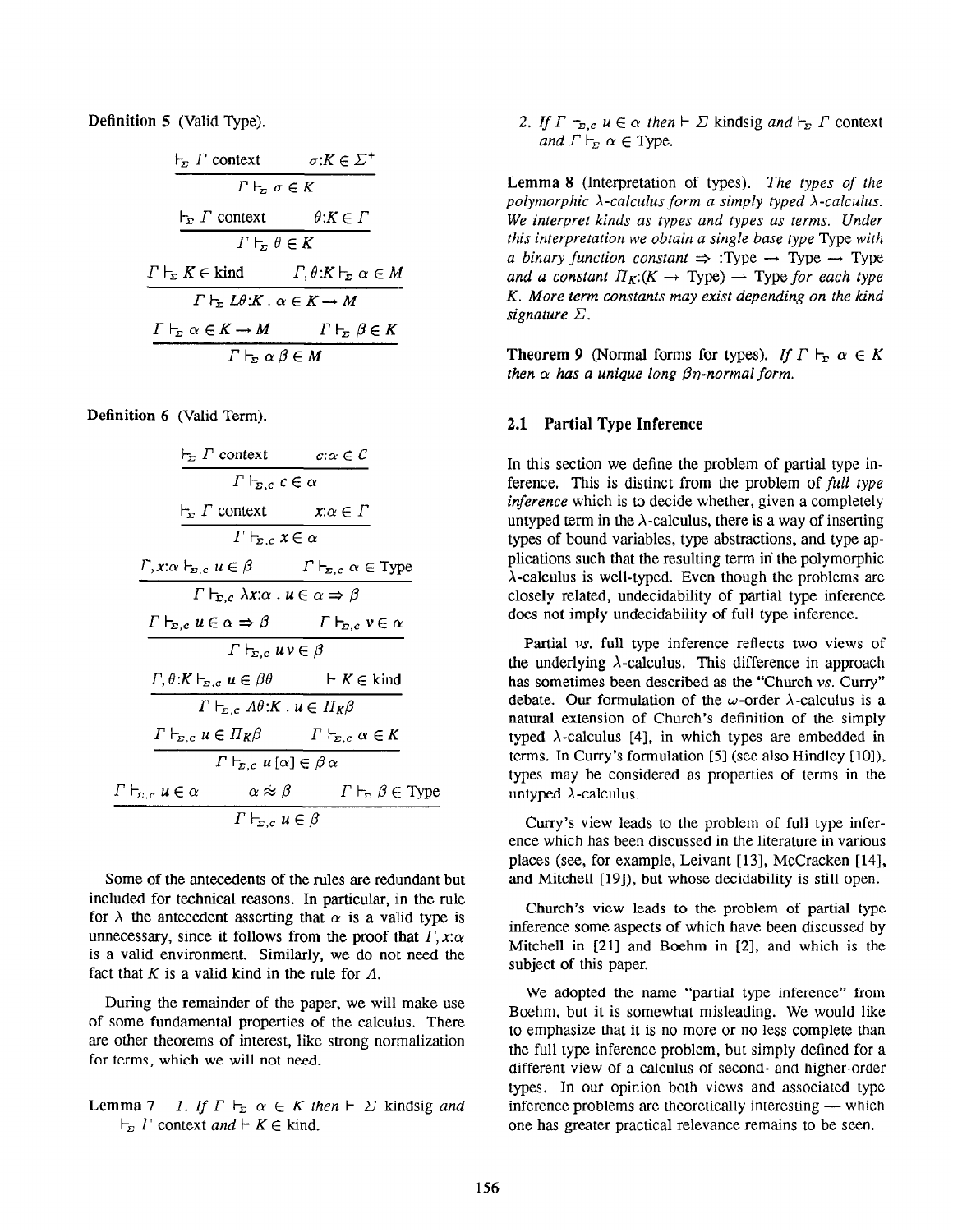This difference may be somewhat difficult to appreciate, since, in calculi with only simple types, the two views of type inference coincide, or rather, essentially the same type inference algorithm (based on first-order unification) solves both problems (see, for example, [17]).

Definition 10 The definition of a partially typed term can be obtained from the definition of a term by adding two alternatives,

$$
\bar{u} ::= \ldots | \lambda x \cdot \bar{u} | \bar{u} [ ]_{K}
$$

where  $\bar{u}$  stands for a partially typed term.

In the special case of the second-order polymorphic  $\lambda$ calculus, we omit the subscript to the "[ 1" since it must be "Type".

We now need a new judgment expressing that a partially typed term  $\bar{u}$  is the result of erasing some type information from a term  $u$ . We will again define this relation through an inference system, since we need to maintain a context.

**Definition 11** Formally we define the judgment  $\Gamma \vdash_{\Sigma,c}$  $\bar{u} \le u$  (read:  $\bar{u}$  has less type information than u) through an following inference system updating  $\Gamma$ . From the following informal definition it should be easy to see how to construct this inference system.

$$
c \leq c \quad \text{for } c \in \Sigma^*
$$
  
\n
$$
x \leq x
$$
  
\n
$$
\lambda x : \bar{u} \leq \lambda x : \alpha \cdot u \quad \text{if} \quad \bar{u} \leq u
$$
  
\n
$$
\lambda x \cdot \bar{u} \leq \lambda x : \alpha \cdot u \quad \text{if} \quad \bar{u} \leq u
$$
  
\n
$$
\bar{u} \bar{v} \leq uv \quad \text{if} \quad \bar{u} \leq u \text{ and } \bar{v} \leq v
$$
  
\n
$$
A\theta : K \cdot \bar{u} \leq A\theta : K \cdot u \quad \text{if} \quad \bar{u} \leq u
$$
  
\n
$$
\bar{u}[\alpha] \leq u[\alpha] \quad \text{if} \quad \bar{u} \leq u
$$
  
\n
$$
\bar{u}[\]_K \leq u[\alpha] \quad \text{if} \quad \bar{u} \leq u \text{ and } \alpha \in K
$$

The crucial difference to the full type inference problem lies in the fact that we do not have  $\bar{u} \leq u[\alpha]$  or  $\bar{u} \leq A\theta:K$ . u for  $\bar{u} \leq u$ .

**Definition 12** (Partial type inference). A term  $u$  is a fully typed instance of a partially typed term  $\bar{u}$  iff  $\vdash_{\Sigma,c} \bar{u} \leq u$ . The problem of partial type inference is to find a fully typed instance of a given partially typed term.

Unlike in the case of the simply-typed  $\lambda$  calculus, no single most general or *principal* type-schemas exist in the polymorphic calculus. Consider the example from the introduction,  $\lambda x$ . (x [] x). There are two most general solutions to this type inference problem, namely

$$
\lambda x: (\Delta \theta \cdot \theta \Rightarrow \delta \theta) \cdot (x [\Delta \theta \cdot \theta \Rightarrow \delta \theta] x)
$$

$$
\lambda x: (\Delta \theta \cdot \theta) \cdot (x [(\Delta \theta \cdot \theta) \Rightarrow \gamma] x)
$$

where  $\delta$ :Type  $\rightarrow$  Type and  $\gamma$ :Type are free variables. Any instance of these typings will be a solution, and any solution will be an instance of the ones given above.

### 2.2 Adding Generic Polymorphism

Type inference in the programming language ML [18] differs from type inference for the simply typed  $\lambda$ -calculus only in one aspect: it uses generic type variables for variables bound by let. Thus, for example,

$$
\text{let } f = \lambda x \cdot x \text{ in } (f \cdot 1, f \text{ true})
$$

is type-correct, since  $\lambda x$ . x has principle type  $\alpha \Rightarrow \alpha$  for a type variable  $\alpha$  and this type variable may be instantiated differently at different occurrences of  $f$  in the scope of the binding on  $f$  (and is thus called *generic*). Hence let cannot be treated merely as syntactic sugar, since the expanded version of the example above,

$$
(\lambda f \cdot (f 1, f true)) (\lambda x \cdot x)
$$

would not be type-correct.

Explicit polymorphism does eliminate the formal need for let, since the programmer can always insert explicit type abstractions and applications to achieve the effect of generic type variables. Thus the example above could be written as

$$
(\lambda f \cdot (f [ ] 1, f [ ] true)) (\Lambda \theta \lambda x : \theta \cdot x).
$$

From the practical point of view, however, the generic typing possible through the let construct has enormous value.

Surprisingly, generic typing and partial polymorphic type inference seem to be orthogonal issues, in the sense that generic typing may be added to the polymorphic  $\lambda$ calculus in a consistent and practically useful manner. We could for example define:

Let 
$$
\cos^* = A\alpha \lambda x:\alpha \lambda y:(\text{list }\alpha) \cdot A\theta
$$
  
\n $\lambda f:\alpha \Rightarrow \theta \Rightarrow \theta \lambda z:\theta \cdot f x(y[\alpha]f z)$   
\nlet  $\cos = \cos^*[]$ 

Now one can freely use "cons" as one is used to in ML as in "cons  $1$   $l$ ". The generic typing of cons achieves the effect (during type inference) of substituting cons\* []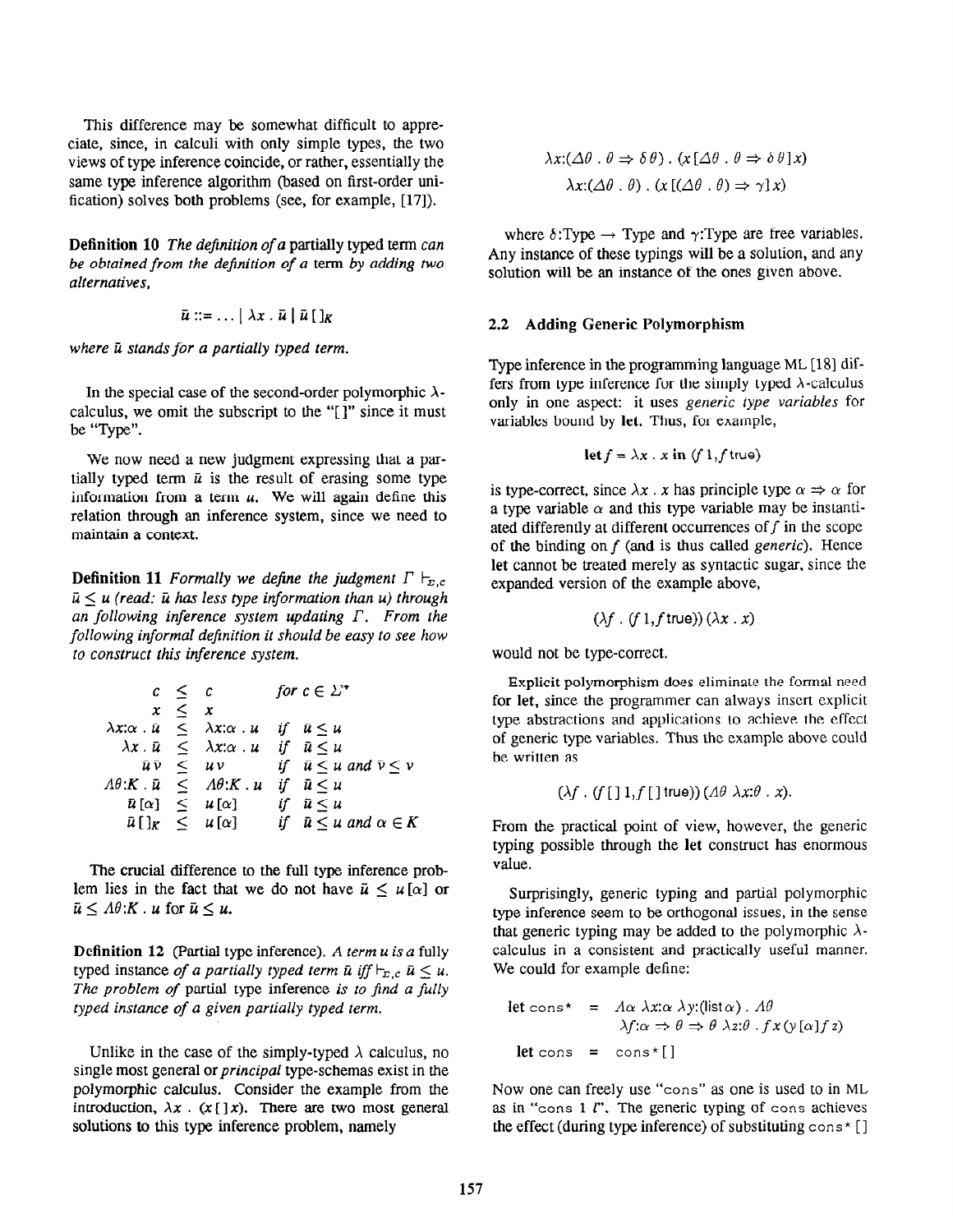where cons appears, and therefore cons  $1$  l will typecheck.

In this manner all the convenience of ML-style polymorphism can be recovered without giving up the power of being able to explicitly abstract over types when desired. The implementation of type inference in the presence of let that we give in the Appendix is somewhat different from that in ML. This is due to the fact that principal type-schemas no longer exist, and that we therefore cannot simply record the principal type of a variable in an environment. Instead we carry out the substitution as indicated above, in effect implementing the inference rule

$$
\frac{\Gamma \vdash_{\Sigma,c} u \in \beta \qquad \Gamma \vdash_{\Sigma,c} (u/x) \vee \in \alpha}{\Gamma \vdash_{\Sigma,c} \text{let } x = u \text{ in } v \in \alpha}
$$

# 3 Partial Type Inference through Higher-Order Unification

In this section we show how the partial type inference problem can be solved using higher-order unification. More precisely, the partial type inference problem in the nth-order polymorphic  $\lambda$ -calculus can be reduced to nth-order unification (see Section 3.3). Although higherorder unification is in general undecidable, Huet's [11] algorithm is practical in many cases. So here, too: the sort of unification problem that is extracted from a partial type inference problem is very tractable in practice.

#### 3.1 A Formulation of Higher-Order Unification

Our formulation of unification will be somewhat unusual in that we present it as a deductive system. The conventional presentation of unification can be seen as a special case of our formulation in which formulas begin with a sequence of existential quantifiers followed by only conjunctions.

There are methods for reducing this more general problem to the conventional unification problem. One can either use Skolemization (without increase in order), or lifting. For a discussion of these methods see Paulson  $[22,23]$  and Miller  $[15]$ . An extension of Huet's algorithm for higher-order unification that tries to find a proof of F directly is a subject of current research.

**Definition 13** (Formulas of  $U$ ). The set of formulas of the logical system  $U$  is defined recursively through

$$
F ::= \alpha \doteq \beta \mid F \wedge G \mid \exists \psi: K \cdot F \mid \forall \theta: K \cdot F
$$

where  $F, G, \ldots$  stand for formulas.  $(\alpha/\psi) F$  is our notation for substitution of  $\alpha$  for free occurrences of  $\psi$  in F, possibly renaming some bound variables.

**Definition 14** (Inference rules of  $U$ ). The only new judgment in the logic U is  $\Theta \Vdash_{\Sigma} F$ . It is defined through the following inference rules.

$$
\Theta \vdash_{\Sigma} \alpha \in \text{Type} \qquad \alpha \approx \beta \qquad \Theta \vdash_{\Sigma} \beta \in \text{Type}
$$
\n
$$
\Theta \Vdash_{\Sigma} \alpha = \beta
$$
\n
$$
\Theta \Vdash_{\Sigma} F \qquad \Theta \Vdash_{\Sigma} G
$$
\n
$$
\Theta \Vdash_{\Sigma} F \wedge G
$$
\n
$$
\Theta \Vdash_{\Sigma} (\alpha/\psi)F \qquad \Theta \vdash_{\Sigma} \alpha \in K
$$
\n
$$
\Theta \Vdash_{\Sigma} \exists \psi: K \cdot F
$$
\n
$$
\Theta, \theta: K \Vdash F
$$
\n
$$
\Theta \Vdash_{\Sigma} \forall \theta: K \cdot F
$$

#### 3.2 Interpreting Type Inference as Unification

We now define a translation from the type inference problem to the theorem proving problem in  $U$ . The motivation behind this translation is Theorem 16.

Definition 15 (Translation from partial type inference to theorem proving in  $U$ ). Given a context  $\Gamma$ , a partially typed term  $\bar{u}$ , and a type  $\alpha$  such that  $\Gamma \vdash_{\Sigma} \alpha \in \mathrm{Type}$ , we define  $V(\Gamma, \bar{u}, \alpha)$  which constructs a formula F in U. The definition is by induction and is shown in Figure 1.

Theorem 16 Given a partially typed term  $\bar{u}$ . Then the following are equivalent.

- 1.  $\mathbb{H} \exists \psi : \text{Type } \cdot V(\langle \rangle, \bar{\mu}, \psi).$
- 2. There is a (fully typed) term u such that  $\bar{u} \le u$  and a type  $\beta$  such that  $\vdash_{\Sigma} \beta \in \text{Type}$  and  $\vdash_{\Sigma, c} u \in \beta$ .

Moreover, this correspondence is constructive, that is, every deduction of  $1$  in  $U$  yields a u satisfying  $2$  and vice versa.

Proof: From Lemmas 17 and 18.

 $\Box$ 

In the formulation of the crucial lemmas, we use the notation  $\Theta_r$  for result of erasing variable/type pairs from  $\Gamma$ , leaving only type variable/kind pairs.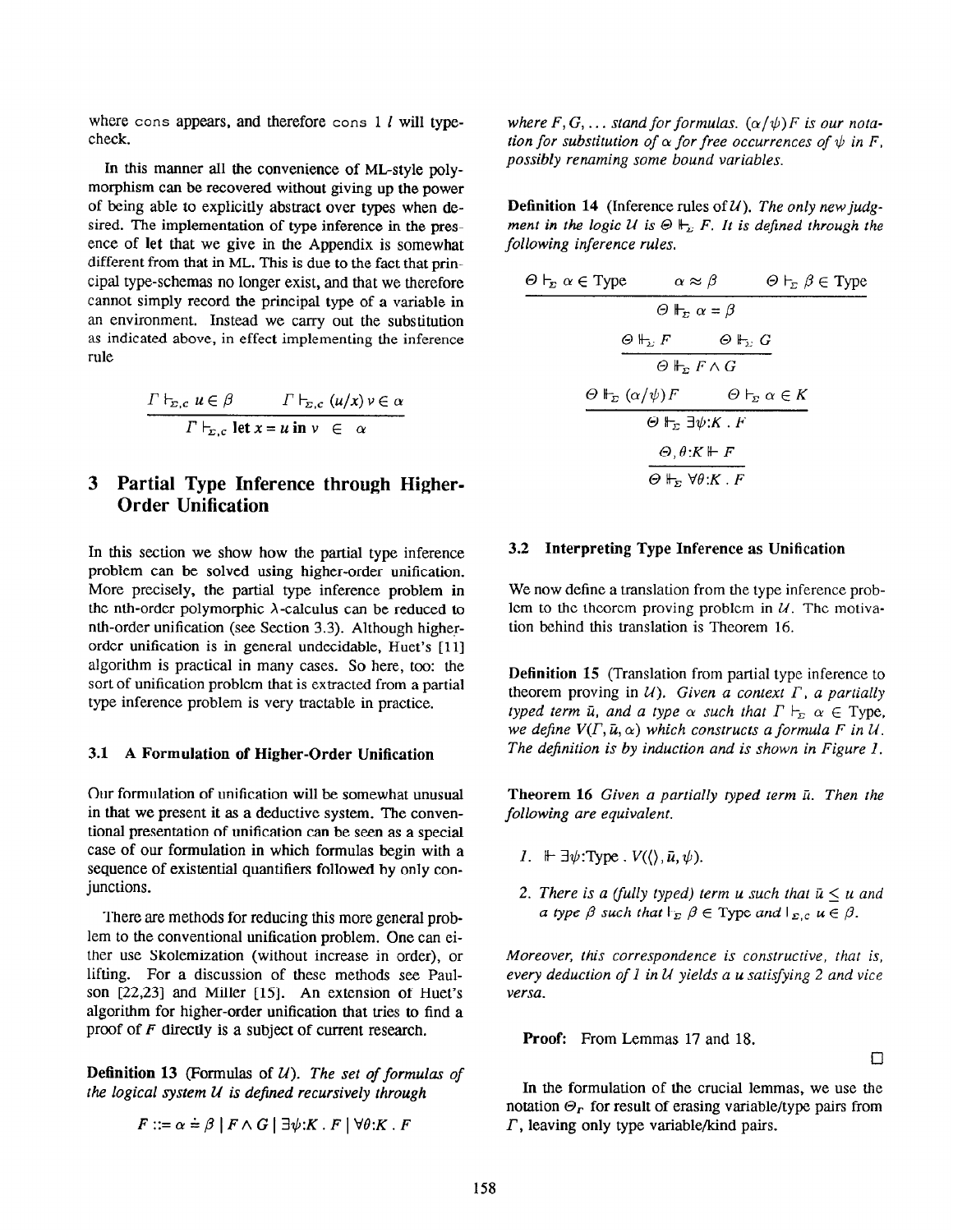|  | $V(\Gamma, c, \alpha) = \alpha \doteq \beta$ for $c: \beta \in \mathcal{C}$                                                                                                       |
|--|-----------------------------------------------------------------------------------------------------------------------------------------------------------------------------------|
|  | $V(\Gamma, x, \alpha) = \alpha \doteq \beta$ for $x: \beta \in \Gamma$                                                                                                            |
|  | $V(\Gamma, \lambda x:\beta \cdot \bar{u}, \alpha) = \exists \psi : \text{Type } \cdot \alpha = (\beta \Rightarrow \psi) \wedge V(\Gamma \oplus x:\beta, \bar{u}, \psi)$           |
|  | $V(\Gamma, \lambda x \cdot \bar{u}, \alpha) = \exists \beta$ :Type $\exists \psi$ :Type $\alpha = (\beta \Rightarrow \psi) \wedge V(\Gamma \oplus x; \beta, \bar{u}, \psi)$       |
|  | $V(\Gamma, \vec{u} \vec{v}, \alpha) = \exists \psi : \text{Type } \cdot V(\Gamma, \vec{u}, \psi \Rightarrow \alpha) \wedge V(\Gamma, \vec{v}, \psi)$                              |
|  | $V(\Gamma, \Lambda\theta:K, \bar{u}, \alpha) = \exists \psi:K \to \text{Type}. \alpha = \Pi_K \psi \wedge \forall \theta:K \cdot V(\Gamma \oplus \theta:K, \bar{u}, \psi \theta)$ |
|  | $V(\Gamma, \bar{u}[\beta], \alpha) = \exists \psi: K \to \text{Type}.$ $\alpha = \psi \beta \wedge V(\Gamma, \bar{u}, \Pi_K \psi)$ where $\Gamma \vdash_{\Sigma} \beta \in K$     |
|  | $V(\Gamma, \bar{u} [x, \alpha) = \exists \beta: K \exists \psi: K \rightarrow \text{Type}. \alpha = \psi \beta \wedge V(\Gamma, \bar{u}, \Pi_K \psi)$                             |

Figure 1: Definition of translation V.

 $\Box$ 

 $\Box$ 

Lemma 17 Given a valid context  $\Gamma$ , a partially typed term  $\bar{u}$ , a type  $\alpha$  such that  $\vdash_{\Sigma} \alpha \in \text{Type}$ , and  $\Theta_r \Vdash_{\Sigma}$  $V(\Gamma, \bar{u}, \alpha)$ . Then there is a (fully typed) term  $u > \bar{u}$  such that  $\Gamma \vdash_{\Sigma,c} u \in \alpha$ .

**Proof:** By induction on the deduction of  $\Theta_r$   $\mathbb{F}_{\Sigma}$  $V(\Gamma, \bar{u}, \alpha)$ .

Lemma 18 Given a partially typed term  $\bar{u}$ . Assume there is a (fully typed) term u with  $\bar{u} < u$  and a type  $\alpha$  such that  $\Gamma \vdash_{\Sigma,c} u \in \alpha$ . Then for every partially typed  $\bar{u}^* \leq u$ and for every  $\alpha^* \approx \alpha$  such that  $\Gamma \vdash_{\Sigma} \alpha^* \in \text{Type}$ , we have  $\Theta_r \Vdash_{\Sigma} V(\Gamma, \bar{\mu}^*, \alpha^*).$ 

**Proof:** By induction on the deduction of  $\Gamma \vdash_{\Sigma, c} u \in$  $\alpha$ .

We have thus established that the partial type inference problem can be reduced to the problem of proving a theorem in the system  $U$ . By an earlier remark, this also means a reduction to the conventional notion of higher-order unification. In particular, one can apply Huet's algorithm for higher-order unification to the type inference problem.

We can allow or disallow the "absurd" type  $\Delta\theta$ : Type .  $\theta$  as a result of the unification problem. This is very easily implemented by rejecting solutions containing this type.

#### 3.3 Order of Partial Type Inference and Unification

We have not yet exploited all the information in the definition of the function  $V$  that translates a partial type inference problem into a higher-order unification problem. The correspondence can be made more precise: the type inference problem for the nth-order polymorphic  $\lambda$ -calculus can be solved by nth-order unification. The converse is also true (see Theorem 23).

We lack the space to formally define the order  $\rho$  of the type inference problem, but it is a straightforward generalization of the usual notion of order. Type inference for the simply typed  $\lambda$ -calculus is first-order, type inference for the second-order polymorphic  $\lambda$ -calculus is second-order, and higher types depend on the occurrence of higher-order functions between types. Note that constants (like  $\Pi_{\kappa}$ ) of order  $n + 1$  may appear in terms of order  $n$ . The order of the higher-order unification is the usual notion of order for the simply typed lambda calculus.

**Theorem 19 Given a partially typed term**  $\bar{u}$  **of order**  $o(\bar{u}) = n$ . Then the associated unification problem has order n, that is,  $o(\exists \psi : Type \cdot V(\langle), \bar{u}, \psi)) = n$ .

**Proof:** By induction on  $\bar{u}$ .

 $\Box$ 

# 4 Higher-Order Unifiability through Partial Type Inference

In this section we show that there is a translation from the problem of higher-order unifiability into partial type inference in the  $\omega$ -order polymorphic  $\lambda$ -calculus. More concretely, given a higher-order unification problem, that is a formula  $F$  in  $U$ , we will construct a partially typed term  $\bar{u}$  such that  $\bar{u}$  has a valid typing iff F is a theorem. For the second-order polymorphic  $\lambda$ -calculus (with some restrictions), a similar result was proven by Boehm in [2]. Here we generalize the result to arbitrary order and also remove the restriction that required identifiers of type  $\Delta\theta$ .  $\theta$  (or other constants in the language).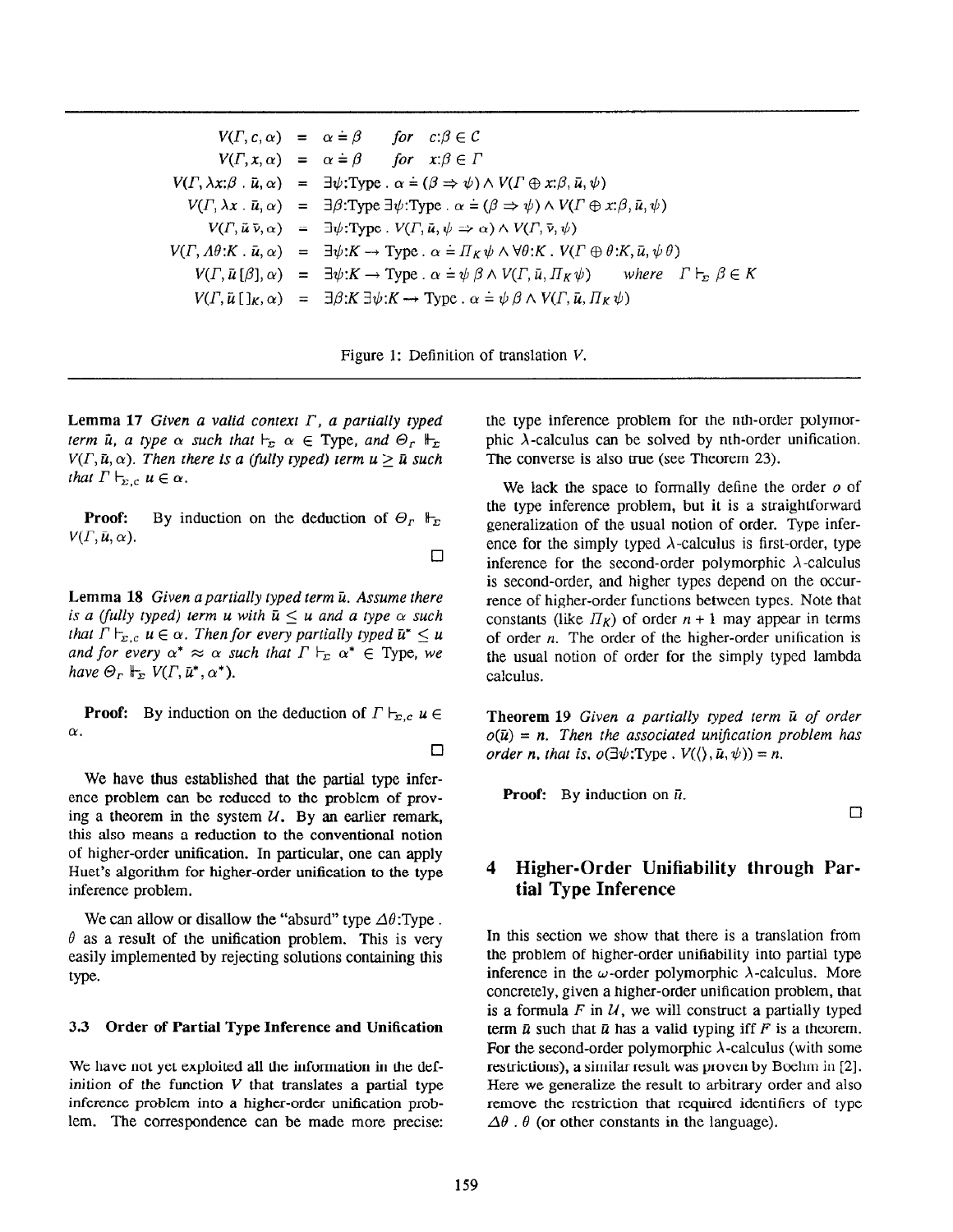This result establishes the undecidability of the type inference problem for every polymorphic  $\lambda$ -calculus of order 2 or more. Some care must be taken to determine the exact conditions under which the translation is orderpreserving and does not result in a type inference problem of higher order (see Corollary 24).

We now present the translation. Later we will discuss the circumstances under which this translation is orderpreserving.

**Definition 20** (Type closure). Given a type  $\alpha \in K_1 \rightarrow$  $\cdots \rightarrow K_n \rightarrow$  Type. Then  $\bar{\alpha}$ , the closure of  $\alpha$ , is the type  $\Delta\theta_1:K_1\ldots\Delta\theta_n:K_n\ldots\theta_1\ldots\theta_n.$ 

Note that the closure of any (higher-order) type  $\alpha$  will by such that  $\bar{\alpha} \in \text{Tvpe.}$ 

We now define the translation from formulas  $F$  in  $U$ to partially typed terms  $\bar{u}$  such that F is provable iff the corresponding term  $\bar{u}$  has a valid type (see Theorem 23).

For the sake of brevity, we restrict the definition of  $B$ to the case of the second-order polymorphic  $\lambda$ -calculus. Through the use of type closures  $B$  can easily be extended to the full  $\omega$ -order calculus. B will be an auxiliary function in the translation  $D$  (see the following definition). Intuitively, a valid typing of  $B(\langle \rangle, \langle \rangle, x, \alpha)$  will force x to have type  $\alpha$ .

Definition 21 We define  $B(\Psi, \Gamma, x, \alpha)$  by induction on the structure of  $\alpha$ , where  $\alpha$  is in long  $\beta\eta$ -normal form. It is given in Figure 2.

The definition of the translation  $D$  is given for the full calculus, since the difference between the secondand higher-order versions is minimal (in the second-order case it is not necessary to take the type closure of  $\psi$  in the clause for an existentially quantified formula).

Definition 22 We define the translation D by induction on the structure of a formula  $F$  in  $U$ . It is given in Figure 3.

In  $D$ ,  $\Psi$  keeps track of free type variables in the equations and their kinds, and  $\Gamma$  keeps track of the universally quantified type variables.

Note that we could not have simply let  $D(\Psi, \Gamma, \alpha =$  $\beta$ ) =  $\lambda x:\alpha \lambda y:\beta$ .  $\lambda f$ .  $f x(f y(\lambda z \cdot z))$ , since  $\alpha$  and  $\beta$ contain free variables from the removal of existentially quantified variables. Therefore the right-hand side is not a partially typed term. Thus the purpose of  $B$  is to analyze the structure of  $\alpha$  and  $\beta$  and create a partially typed term (without any free type variables) that can be typed iff there is a type substitution for the free type variables in  $\alpha$  and  $\beta$  that would make  $\alpha = \beta$  provable.

**Theorem 23** Given a formula  $F$  of the system  $U$ . Then  $\Vdash_{\Sigma}$  F iff there is a fully typed term  $u > D(\langle \rangle, \langle \rangle, F)$  and a type  $\beta$  such that  $\vdash_{\Sigma,c} u \in \beta$ .

Proof: In each direction one generalizes by quantifying over contexts and then proves the translation correct by induction on the structure of the deduction.

 $\Box$ 

Corollary 24 Partial type inference for the second-order polymorphic  $\lambda$ -calculus is undecidable.

Proof: By inspecting the rules one can see that only translation of  $\forall \theta$ : K . F leads to a partial type inference problem of higher-order than the unification problem. However, the second-order unifiability problem is undecidable without the presence of the  $\forall$  quantifier (a conventional formulation of a unification problem is equivalent to a formula  $F$  with an existential quantifier prefix and a matrix consisting merely of conjunctions). " $\Rightarrow$  :Type  $\rightarrow$  Type  $\rightarrow$  Type" is present in  $\Sigma^+$  and serves as the one binary function constant required for undecidability of second-order unification (see Goldfarb [9]). This observation is important, since the purely monadic second-order unification problem is indeed decidable (see Farmer's algorithm in [6])

 $\Box$ 

Note that the type inference problems generated by the translation D contain very little explicit type information. In fact, we only need type variables that are explicitly abstracted over (with  $\Lambda$ ) somewhere in the term. The only exception is the case of a type constructor  $\sigma$ . This exception can be eliminated if the language satisfies a simple and natural closure condition (roughly, that every type constructor in the kind signature has a corresponding term constructor).

## 5 The  $\lambda$ Prolog Implementation

The full code of our implementation in  $\lambda$ Prolog is provided in an Appendix on the following page. Unfortunately, space does not permit to explain the language and our implementation of the algorithm in detail. The implementation is concise, since higher-order unification, including the correct treatment of universally quantified variables, is the main computational device of  $\lambda$ Prolog.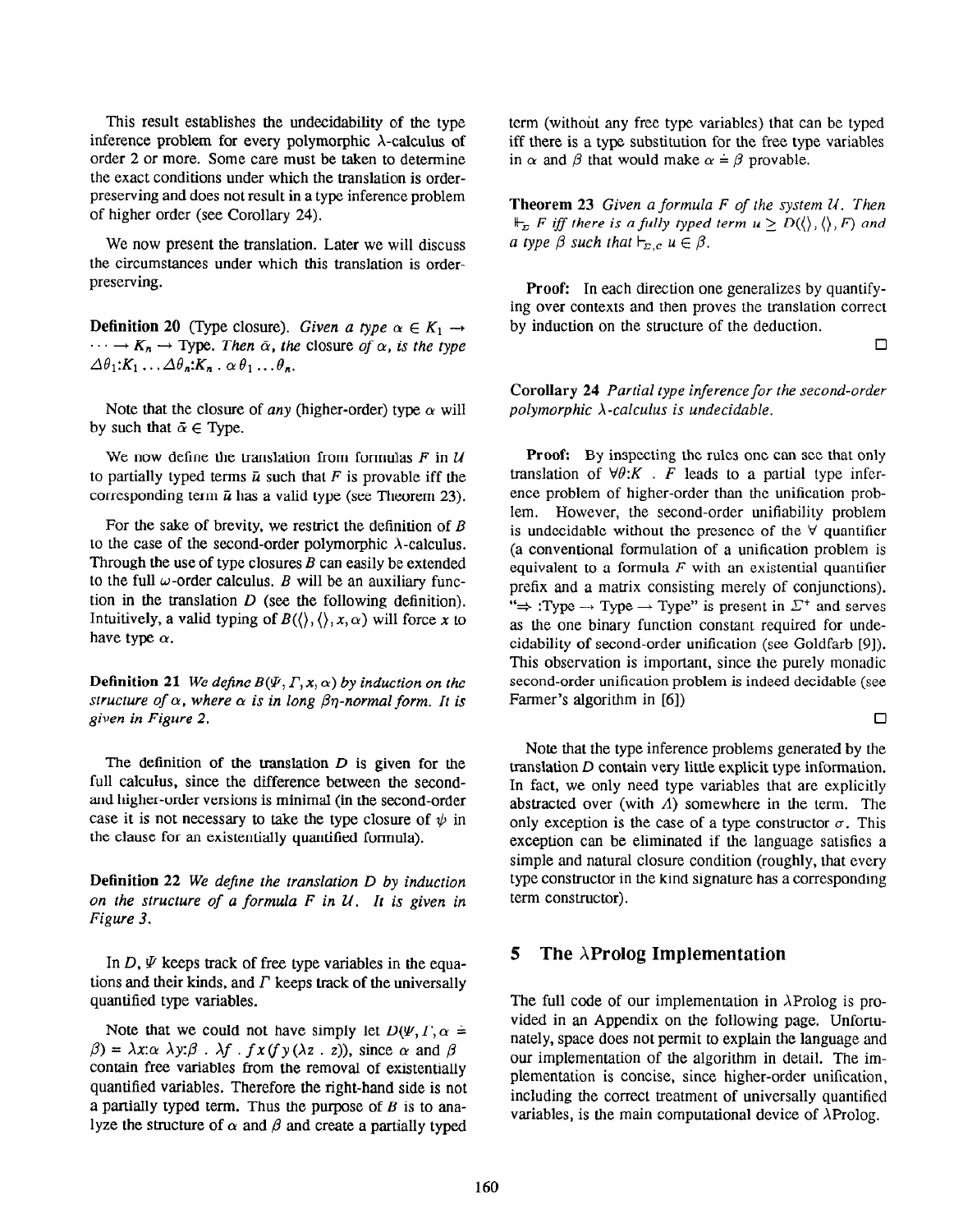| 1 A formulation of the simply typed lambda calculus in which                                                                                                                                                                 | ,,,,,,,,,,,,,,,,,,,,,,                                                                            |                                                                                                      | j                                                                                                                                      |
|------------------------------------------------------------------------------------------------------------------------------------------------------------------------------------------------------------------------------|---------------------------------------------------------------------------------------------------|------------------------------------------------------------------------------------------------------|----------------------------------------------------------------------------------------------------------------------------------------|
| types may be omitted.                                                                                                                                                                                                        |                                                                                                   |                                                                                                      | # The language extension for the omega-order polymorphic lambda calculus                                                               |
| module tp_types                                                                                                                                                                                                              | tp_polytypes<br>module                                                                            |                                                                                                      |                                                                                                                                        |
| right associative: function types.<br>+ left associative: application.<br>xfy.<br>yfx.<br>î<br>$\bullet$<br>$\ln f$ 1x 110<br>ln <sub>thx</sub> 120                                                                          | yfx.<br>yÍ.<br>ś<br>w<br>$intix = 120 i$                                                          |                                                                                                      | & left assoc: type application.<br>s omitted type application.                                                                         |
| types.<br>terms<br>$\bullet$<br>type.<br>type.<br>ធ្នូ។<br>ជូមី<br>kind<br>kind                                                                                                                                              | $\hat{\mathbf{a}}$<br>귕<br>type                                                                   | $\mathbf{5}$<br>$\hat{r}$<br>ê                                                                       | universal type constructor.<br>÷                                                                                                       |
| + function type constructor.<br>$tp \rightarrow tp.$<br>م<br>م<br>î<br>type                                                                                                                                                  | term -> term.<br>$\hat{\mathbf{z}}$<br>term<br>$\ddot{\bullet}$<br>⋣<br>w<br>type<br>type<br>type | tem.<br>term.<br>$\hat{\mathbf{r}}$<br>$\sim$ 01 $\sim$<br>term                                      | type abstraction.<br>application.<br>type omitted.<br>type<br>دي                                                                       |
| type omitted<br>application<br>lambda<br>÷<br>tp -> (term -> term) -> term.<br>-> term.<br>term -> term -> term.<br>$\rightarrow$ term)<br>(term<br>olam<br>$1$ am<br>œ<br>type<br>type<br>type                              | a Type inference for the omega-order polymorphic lambda calculus                                  |                                                                                                      |                                                                                                                                        |
| ---------<br>í                                                                                                                                                                                                               | module to poly                                                                                    |                                                                                                      |                                                                                                                                        |
| Iype inference for the simply typed lambda calculus                                                                                                                                                                          | import tp_simple tp_polytypes tp_types.                                                           |                                                                                                      |                                                                                                                                        |
| module tp_simple                                                                                                                                                                                                             | termtype (11 U) (11 V) Alpha :- !,                                                                |                                                                                                      |                                                                                                                                        |
| import tp_types                                                                                                                                                                                                              | Alpha - (dd Beta),                                                                                | (pi Theta) (termtype (U Theta) (V Theta)                                                             | (Beta Theta)).                                                                                                                         |
| axternal<br>۰<br>î<br>term $\rightarrow$ tp<br>$\dot{\circ}$<br>$\ddot{\circ}$<br>$\frac{1}{2}$<br>term -> to -><br>term -><br>term -><br>termtype<br>contype<br>vartype<br>type<br>type<br>type                             | $\frac{4}{2}$<br>(dd Beta)<br>Alpha = (Beta Gamma)<br>termtype U V<br>termtype (U 44              | ÷<br>ļ,<br>Gamma) Alpha                                                                              |                                                                                                                                        |
| takes a partially typed term U and returns fully typed term V.<br>U should<br>\$ Alpha may be a constraint (the type we know that<br>\$ have) or a result (the infered type of 0).<br>termtype U V Alpha<br>÷<br>$\bullet$   | (dd Beta)<br>Alpha = (Beta Gamma)<br>termtype (U & Gamma)<br>termtype U V                         | $\ddot{\cdot}$<br>ļ,<br>Gamma) Alpha<br>$\frac{1}{2}$                                                |                                                                                                                                        |
| but may of course be variable. See tp_simple_ex for an example<br>records the types that were infered for bound variables.<br>The types of free variables should be given in the environment,<br>vartype X Beta<br>$\bullet$ | May be included with tp_simple or tp_poly<br>module tp_ml<br>÷                                    | Extend language and type inference to generically type 'let'                                         |                                                                                                                                        |
| The simplest clause here would be<br>÷                                                                                                                                                                                       | import tp_types                                                                                   |                                                                                                      |                                                                                                                                        |
| \$ termtype (olam U) (lam Beta V) (Beta ==> Gamma) :-<br>\$ termtype (vartype X Beta => termtype (U X) (V X) Gamma)}<br>4 but that would be unnecessarily inefficient                                                        | $\hat{\mathbf{r}}$<br>$\hat{r}$<br>term<br>term<br>termtype<br>vartype<br>type<br>type            | $\dot{\circ}$<br>$\hat{\mathbf{r}}$<br>$\mathbf{a}$<br>$\hat{r}$<br>$\circ$<br>$\frac{1}{2}$<br>term |                                                                                                                                        |
| Gamma)<br>(pi X) (vartype X Beta => termtype (U X) (V X)<br>U) (lam Beta V) Alpha :- !,<br>Alpha = (Beta ==> Camma),<br>termtype (olam                                                                                       | î<br>gvarbinding<br>(tem<br>tlet<br>type<br>type                                                  | term.<br>1<br>$\dot{\circ}$<br>term<br>term -> term -><br>$\hat{\mathbf{r}}$<br>term                 | generically typed let.<br>÷                                                                                                            |
| Gamma)).<br>Alpha = (Beta ==> Camma),<br>(p1 X\ (vartype X Beta => termtype (U X) (V X)<br>termtype (lam Beta U) (lam Beta V) Alpha :- !,                                                                                    | gvarbinding X VO<br>X appears.<br>.<br>S                                                          |                                                                                                      | VO and therefore its free type variables are replicated wherever<br>remembers that X is a generically typed variable with "definition" |
| $\frac{1}{1}$<br>termtype (UO e Ul) (VO e V1) Alpha<br>termtype UO VO (Beta ==> Alpha),<br>termtype U1 V1 Beta.                                                                                                              | termtype (tlet UO VO) (tlet Ul Vl) Alpha :- !,<br>termtype V0 V1 ArgType,                         | (pi X) (gvarbinding X VO -> termtype (UO X) (Ul X) Alpha))                                           |                                                                                                                                        |
| termtype X X Alpha :- vartype X Alpha                                                                                                                                                                                        | vartype X Alpha :- gvarbinding X VO, !, termtype VO V1 Alpha.                                     |                                                                                                      |                                                                                                                                        |
| termtype C C Alpha :- contype C Alpha.                                                                                                                                                                                       |                                                                                                   |                                                                                                      |                                                                                                                                        |

 $\bar{\Gamma}$ 

 $\bar{z}$  $\frac{1}{2}$ 

> $\bar{t}$  $\|$

> > $\bar{\epsilon}$

 $\hat{\boldsymbol{\gamma}}$ 

 $\ddot{\phantom{0}}$  $\begin{array}{c} \begin{array}{c} \begin{array}{c} \begin{array}{c} \end{array} \end{array} \end{array} \end{array}$ 

 $\frac{1}{2}$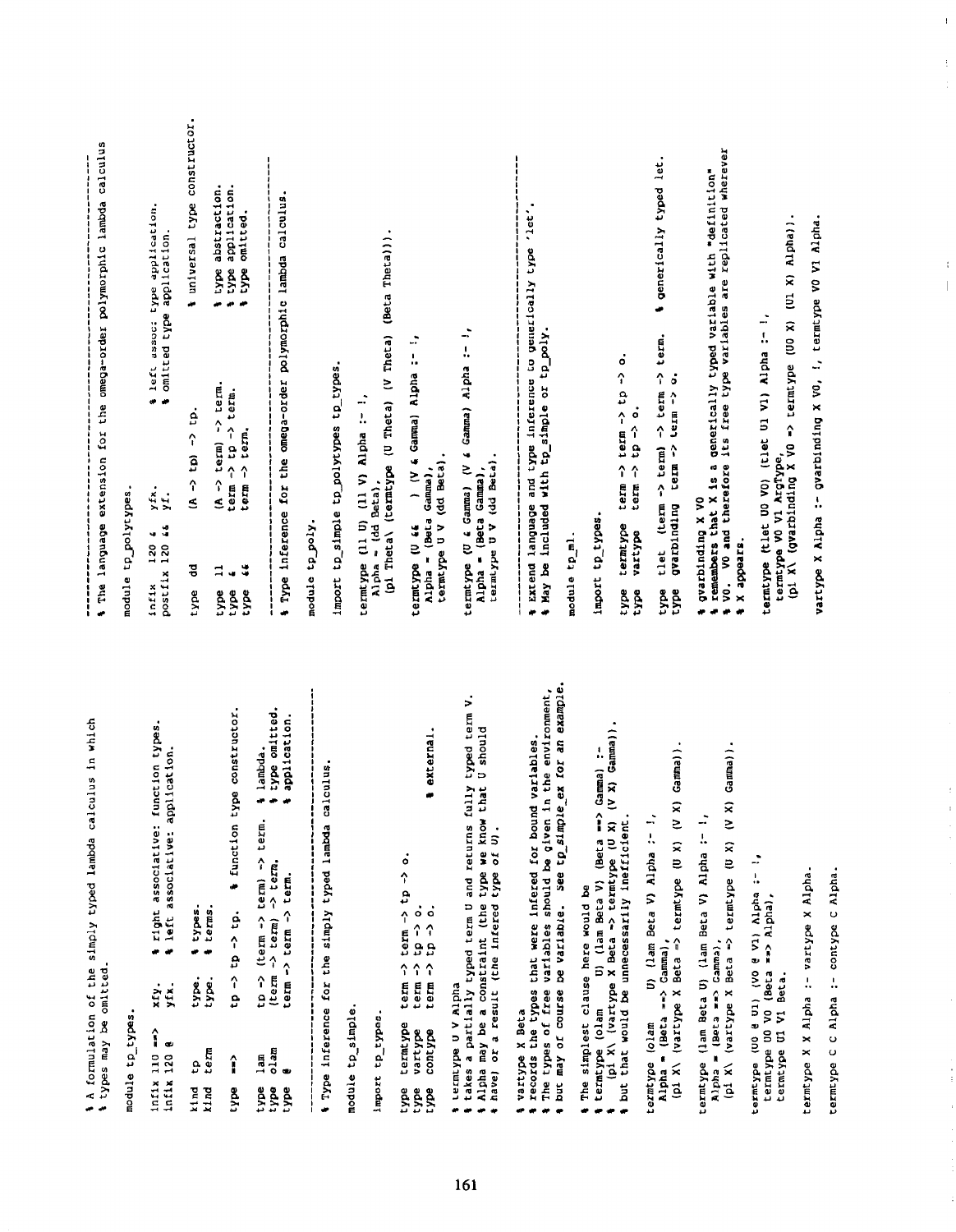$B(\Psi, \Gamma, x, \theta) = \lambda y: \theta \cdot \lambda f \cdot f x(f y(\lambda g \cdot g))$  where  $\theta: Type \in \Gamma$  $B(\Psi, \Gamma, x, \psi) = \lambda f \cdot f x (f y (\lambda g \cdot g))$  where  $y: \psi \in \Psi$  $B(\Psi,\Gamma,x,\sigma\alpha_1...\alpha_n) = \lambda x_1...\lambda x_n \cdot \lambda z \cdot \Delta \theta_1...\Delta \theta_n \cdot \theta_1 \Rightarrow \cdots \Rightarrow \theta_n \Rightarrow \sigma \theta_1...\theta_n$ .  $\lambda f \cdot f \cdot x(f(z[[...[[x_1 \ldots x_n](\lambda g \cdot g \cdot B(\Psi, \Gamma, x_1, \alpha_1) \ldots B(\Psi, \Gamma, x_n, \alpha_n)))$  $B(\Psi,\Gamma,x,\alpha \Rightarrow \beta) = \lambda y \lambda z \cdot \lambda f \cdot f(xy) (f z(\lambda g \cdot g B(\Psi,\Gamma,y,\alpha) B(\Psi,\Gamma,z,\beta)))$  $B(\Psi, \Gamma, x, \Delta\theta \cdot \alpha) = \lambda y A\theta \cdot \lambda f \cdot f(x[\theta])(f y(\lambda g \cdot g B(\Psi, \Gamma \oplus \theta:K, y, \alpha)))$ 

Figure 2: Definition of translation B.

 $D(\Psi,\Gamma,\alpha \doteq \beta) = \lambda x \lambda y \cdot \lambda f \cdot f x(f y(\lambda g \cdot g B(\Psi,\Gamma,x,\alpha) B(\Psi,\Gamma,y,\beta)))$  $D(\Psi, \Gamma, F \wedge G) = \lambda g \cdot g D(\Psi, \Gamma, F) D(\Psi, \Gamma, G)$  $D(\Psi, \Gamma, \exists \psi: K \cdot F) = \lambda x \cdot D(\Psi \oplus \psi: K \oplus x : \bar{\psi}, \Gamma, F)$  $D(\Psi, \Gamma, \forall \theta: K \cdot F) = A\theta: K \cdot D(\Psi, \Gamma \oplus \theta: K, F)$ 

Figure 3: Definition of translation D.

## 6 References

- [1] Peter B. Andrews, Dale Miller, Eve Cohen, and Frank Pfenning. Automating higher-order logic. Contemporary Mathematics, 29:169-192, August 1984.
- [2] Hans-J. Boehm. Partial polymorphic type inference is undecidable. In 26th Annual Symposium on Foundations of Computer Science, pages 339-345, IEEE, October 1985.
- [3] Alonzo Church. The Calculi of Lambda-Conversion. Princeton University Press, Princeton, New Jersey, 1941.
- t41 Alonzo Church. A formulation of the simple theory of types. Journal of Symbolic Logic, 5:56-68, 1940.
- [5] H. B. Curry and R. Feys. Combinatory Logic. North-Holland, Amsterdam, 1958.
- [6] William M. Farmer. A Unification Algorithm for Second-Order Monadic Terms. Technical Report, Mitre Corporation, Bedford, Massachusetts, June 1986.
- [7] Jean-Yves Girard. Interprétation fonctionelle et élimination des coupures de l'arithmétique d'ordere supérieur. PhD thesis, Université Paris VII, 1972.
- @I Jean-Yves Girard. Une extension de l'interpretation de Gödel a l'analyse, et son application a

l'elimination des coupures dans l'analyse et la theorie des types. In J. E. Fenstad, editor, Proceedings of the Second Scandinavian Logic Symposium, pages 63-92, North-Holland Publishing Co., Amsterdam, London, 1971.

- PI Warren D. Goldfarb. The undecidability of the second-order unification problem. Theoretical Computer Science, 13:225-230, 1981.
- [10] J. Roger Hindley. The principal type-scheme of an object in combinatory logic. Transactions of the American Mathematical Society, 146:29-60, December 1969.
- [11] Gérard Huet. A unification algorithm for typed  $\lambda$ calculus. Theoretical Computer Science, 1:27-57, 1975.
- [121 Gerard Huet and Bernard Lang. Proving and applying program transformations expressed with second-order patterns. Acta Informatica, 11:31-55, 1978.
- 1133 Daniel Leivant. Polymorphic type inference. In Proceedings of the 10th Annual ACM Symposium on Principles of Programming Languages, ACM, 1983.
- [14] Nancy McCracken. The typechecking of programs with implicit type structure. In G. Kahn, D.B. Mac-Queen, and G. Plotkin, editors, Semantics of Data